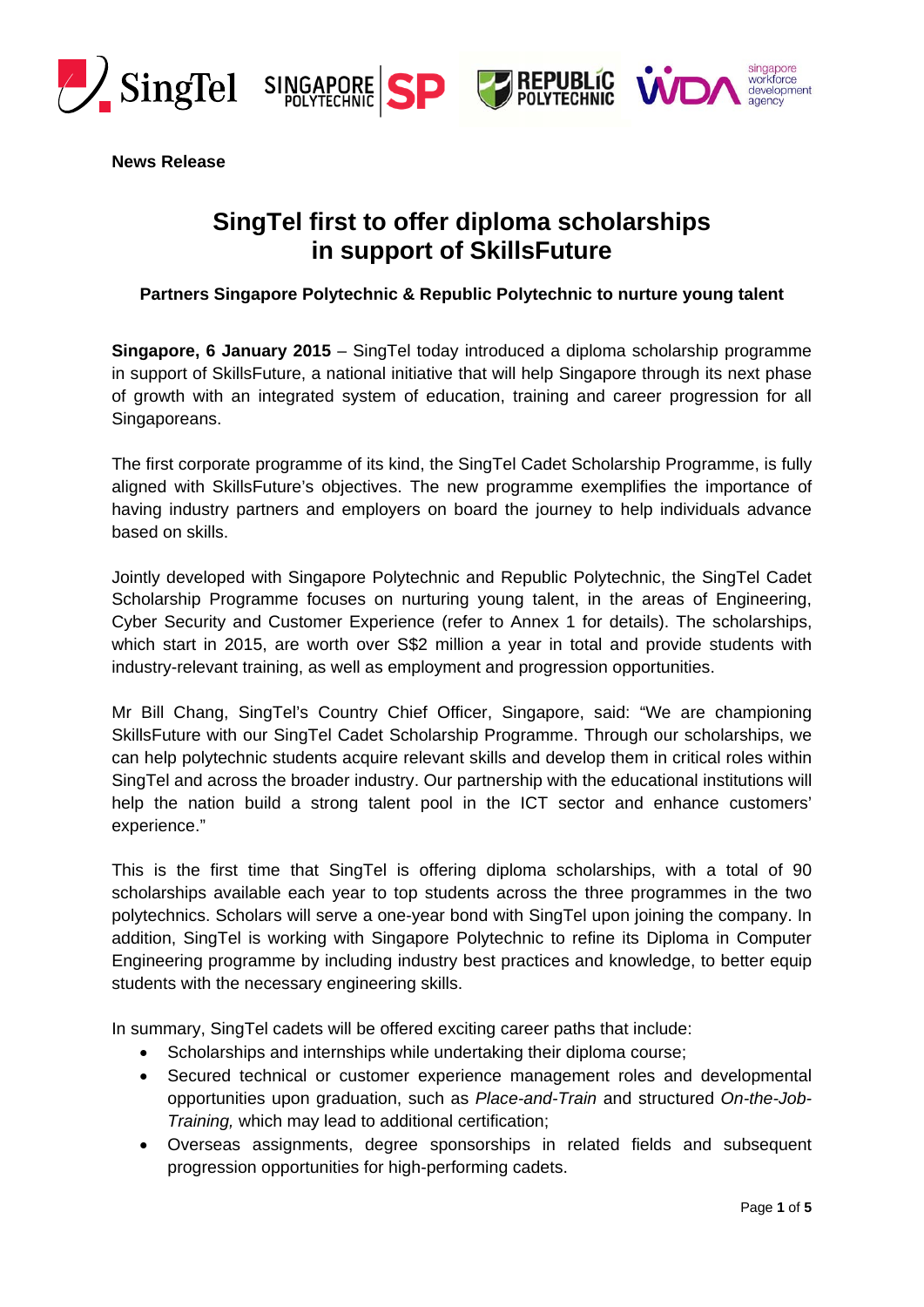





Mr Tan Choon Shian, Singapore Polytechnic's Principal and Chief Executive Officer, said: "This is SP's most significant collaboration with SingTel, and we welcome the opportunity to help train our students and align better with the industry. Students from the Diploma in Computer Engineering and Diploma in Infocomm Security Management will benefit tremendously from the deep skills and knowledge they will acquire in the journey. In the long run, they will be able to stay relevant in the workforce and contribute meaningfully to Singapore's future."

Mr Yeo Li Pheow, Republic Polytechnic's Principal/Chief Executive Officer, said: "We greatly value this partnership with SingTel, which underscores our close working relationship since 2012. Republic Polytechnic fosters close industry engagements to ensure relevant curriculum and skills-based training for our students. The SingTel Customer Experience Cadet Programme offers a structured career pathway that gives our students the opportunity to be trained as customer experience professionals in a leading telecommunications company."

### **Memorandum of Understanding with Singapore Workforce Development Agency**

SingTel also signed a memorandum of understanding with the Singapore Workforce Development Agency (WDA), with the intention to collaborate on building a pipeline of skilled professionals including ICT professionals and customer service professionals through *Placeand-Train* programmes and *On-the-Job Training* targeted at fresh graduates from the polytechnics and the Institute of Technical Education.

Mr Ng Cher Pong, Chief Executive of WDA said: "SingTel's Cadet Programme is exemplary of an organisation that takes ownership of skills development, as well as promotes career progression based on skills and mastery. Through this memorandum of understanding, WDA seeks to work closely with SingTel to develop *Place-and-Train* programmes to help fresh polytechnic and ITE graduates continue to deepen their skills through structured learning opportunities and to advance in their careers through placements into relevant job roles, which are aligned to the National Infocomm Competency Framework and consistent with SkillsFuture's objectives."

#### ###

#### **About SingTel**

SingTel is Asia's leading communications group providing a portfolio of services including voice and data solutions over fixed, wireless and Internet platforms as well as infocomm technology and pay TV. The Group has presence in Asia and Africa with over 500 million mobile customers in 25 countries, including Bangladesh, India, Indonesia, Pakistan, the Philippines and Thailand. It also has a network of offices throughout Asia Pacific, Europe and the United States.

#### **About Singapore Polytechnic**

Established in 1954, Singapore Polytechnic (SP) is Singapore's first polytechnic. It has 10 schools that offer 49 full-time diploma courses for close to 16,000 students. SP adopts a proven creative teaching and learning framework and offers students a holistic, authentic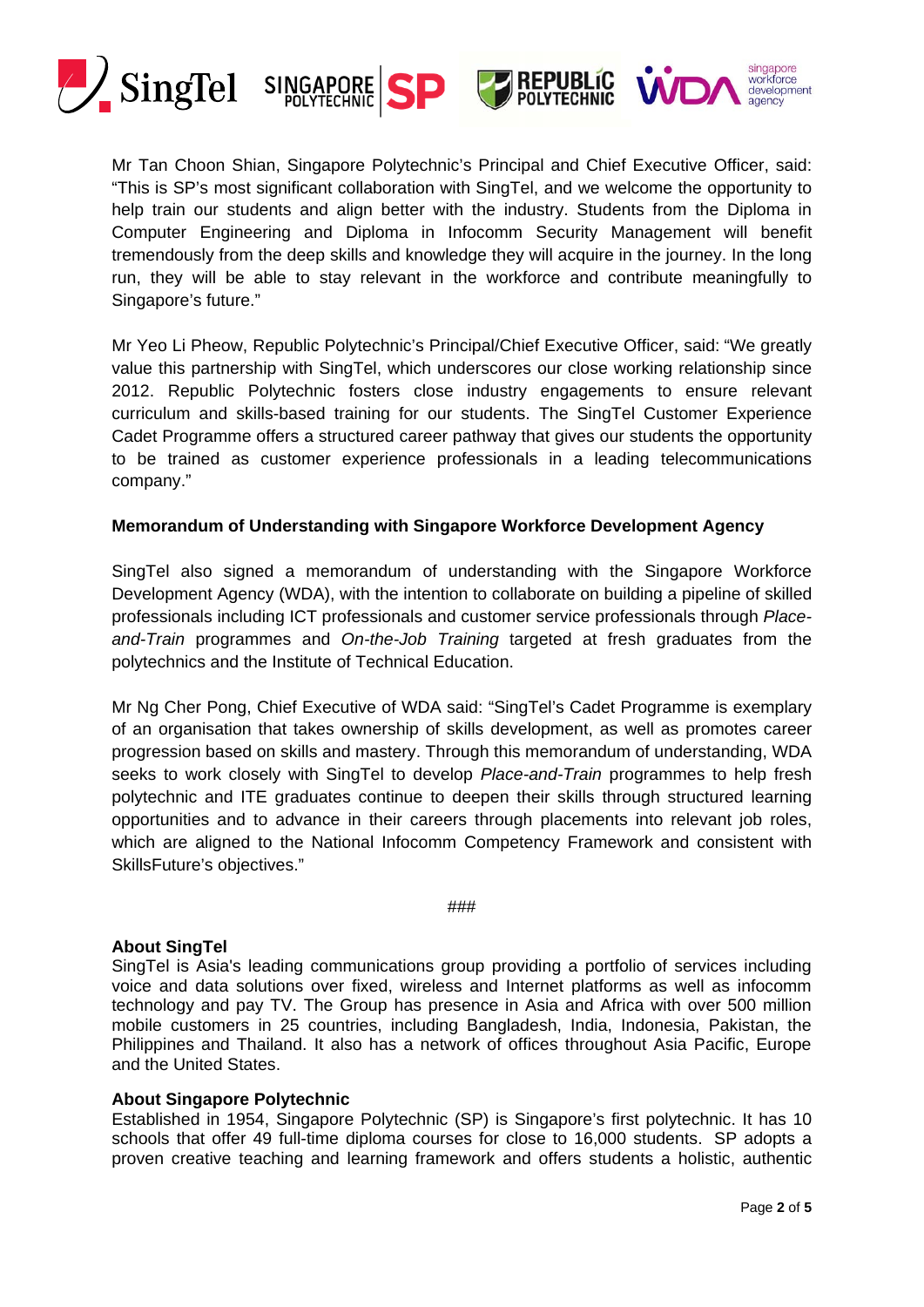





and industry-relevant curriculum, innovative and vibrant learning spaces, and enriching overseas programmes.

The Polytechnic is committed to producing competent and versatile graduates who are also imbued with sound values, so that they can be work ready, life ready and world-ready. SP has more than 178,000 graduates and among them are successful entrepreneurs, top executives in multi-national and public-listed corporations, and well-known professionals across various industries and leaders in government.

SP is the first polytechnic to be awarded the President's Award for the Environment in 2010 and the President's Social Service Award in 2011.

Follow SP on Facebook at www.facebook.com/singaporepolytechnic or Twitter at www.twitter.com/SingaporePoly

#### **About Republic Polytechnic**

The first educational institution in Singapore to leverage the Problem-based Learning approach for all its diploma programmes, Republic Polytechnic (RP) has six schools and two academic centres offering forty-one (41) diplomas in Applied Science, Engineering, Enterprise and Communication, Events and Hospitality, Infocomm, Sports, Health & Leisure, and Technology for the Arts.

Republic Polytechnic is committed to nurturing innovation and entrepreneurial learning in an environment that develops problem-solving skills and lifelong learning opportunities. Its holistic and broad-based curriculum prepares students for an active and meaningful role in society as problem solvers, respected professionals and passionate citizens.

Republic Polytechnic strives for excellence by achieving various international and national accreditations, including ISO 9001, ISO 14001, OHSAS 18001, ISO 22301, Singapore Quality Class, People Developer, Innovation Class, and Service Class.

For more information, visit http://www.rp.edu.sg

#### **About Singapore Workforce Development Agency**

The Singapore Workforce Development Agency (WDA) enhances the competitiveness of our workforce by encouraging workers to learn for life and advance with skills. In today's economy, most jobs require not just knowledge, but also skills. WDA collaborates with employers, industry associations, the Union and training organisations, to develop and strengthen the Continuing Education and Training system that is skills-based, open and accessible, as a mainstream pathway for all workers – young and older, from rank and file to professionals and executives – to upgrade and advance in their careers and lives. For more information, please visit www.wda.gov.sg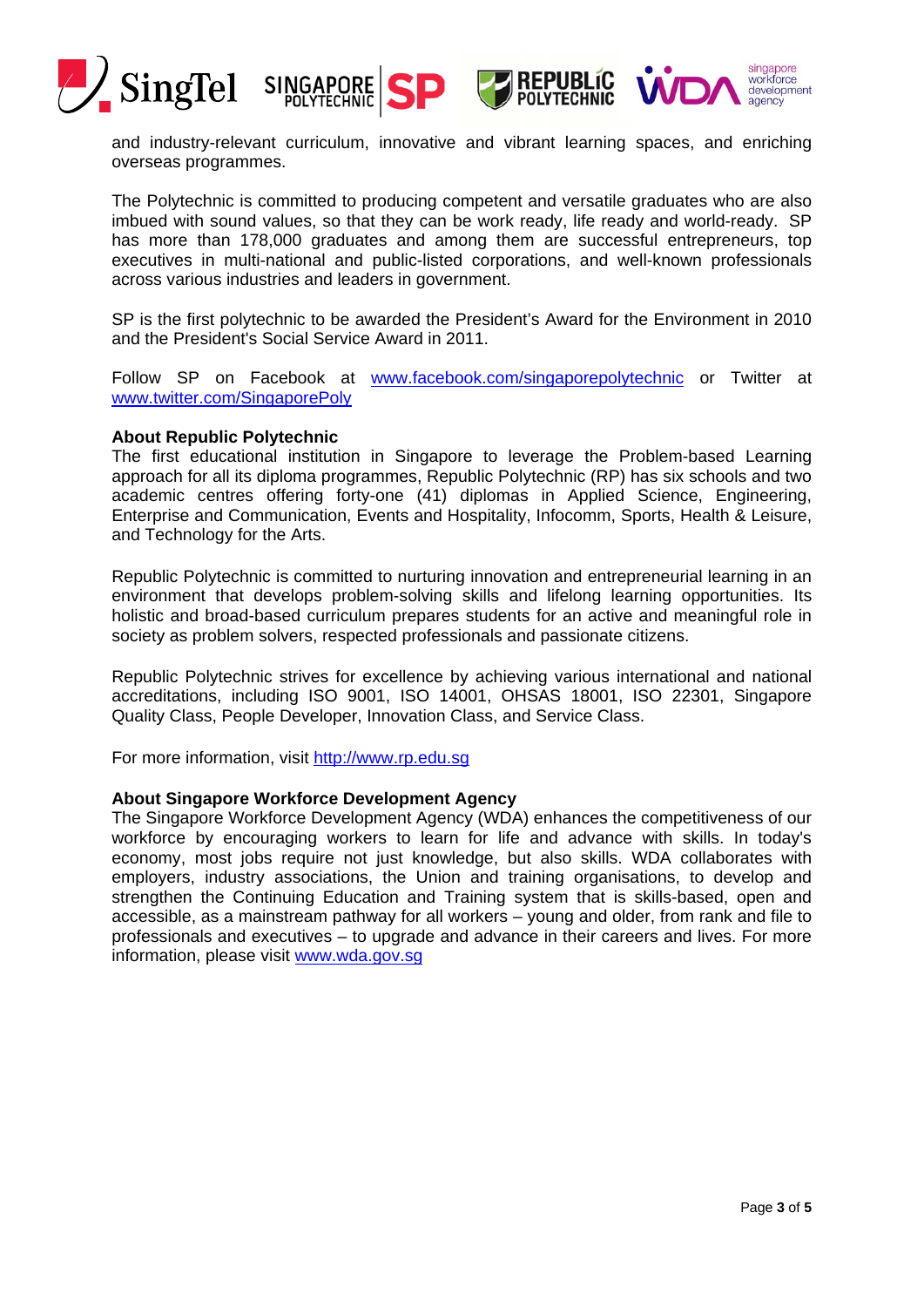







### **Media Contacts**

**SingTel** Michele Batchelor Group Communications Tel: +65 6838 5291 Email: mbatchelor@singtel.com

Ivy Tan Group Communications Tel: +65 6838 3644/ +65 9787 8399 Email: ivytanaw@singtel.com

Singapore Polytechnic Frank Chua Department of Corporate Communications Tel: +65 6870 7043/ +65 9771 7871 Email: frank\_chua@sp.edu.sg

Republic Polytechnic Patrick Seng/ Julian Soh Office of Corporate Communications Tel: +65 9767 6701/ +65 9018 0719 Email: patrick\_seng@rp.edu.sg/ julian\_soh@rp.edu.sg

Singapore Workforce Development Agency Sharolyn Chiang Corporate & Marketing Communications Tel: +65 6512 1046/ +65 9147 4706 Email: sharolyn\_chiang@wda.gov.sg